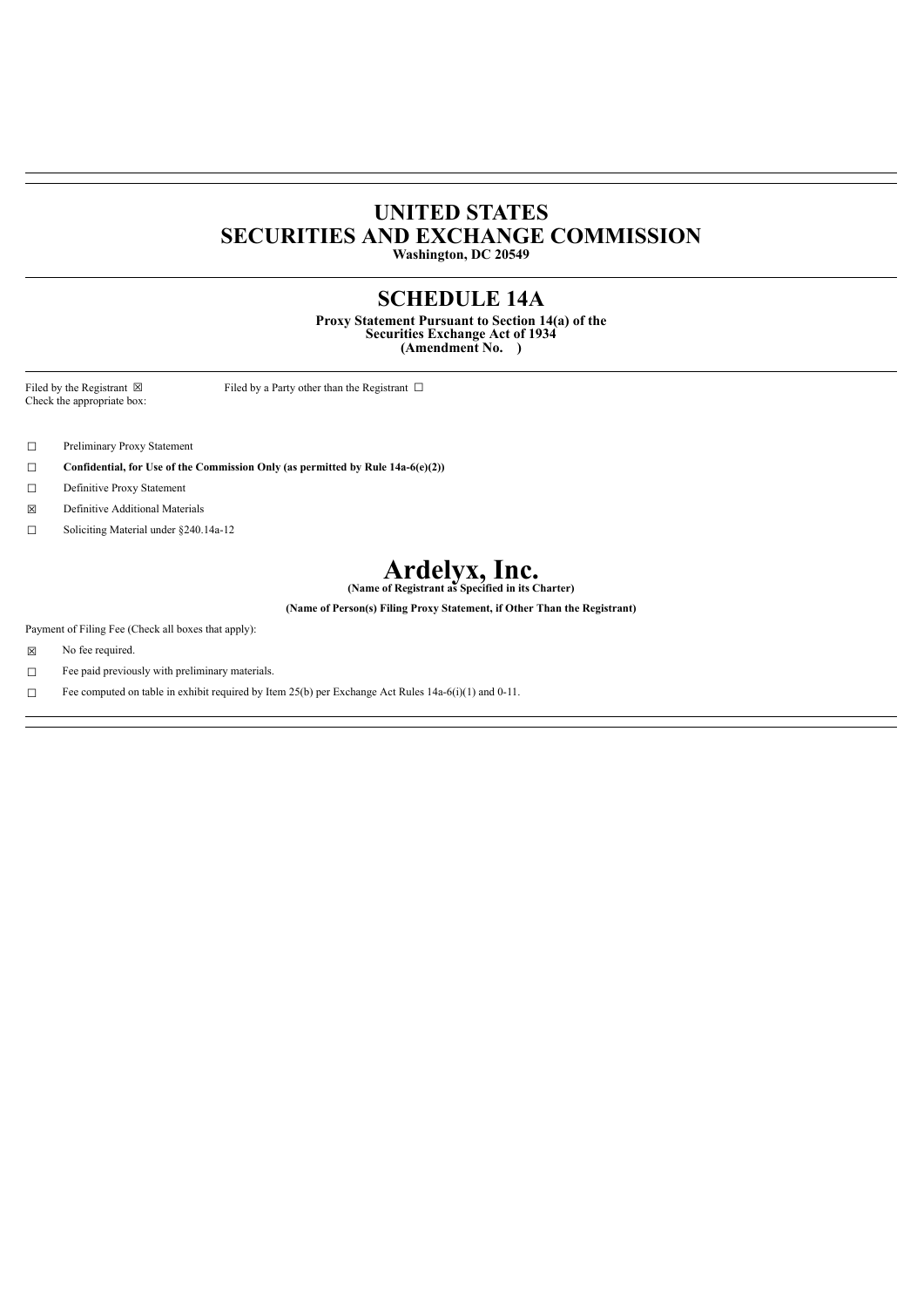

#### **ARDELYX, INC.**

On June 8, 2022, Ardelyx, Inc. mailed a letter to Stockholders urging Stockholders to vote "**FOR**" each of the proposals being submitted to a vote at the Ardelyx Annual Meeting of Stockholders. The full text of the letter follows:

\*\*\*\*\*\*\*

June 6, 2022

Dear Stockholder:

We recently mailed to you a definitive proxy statement of Ardelyx, Inc. ("ARDX") wherein your vote is requested to approve, among other matters, granting our Board of Directors authority to effect a reverse stock split of our authorized common stock and issued and outstanding common stock by amending our Amended and Restated Certificate of Incorporation by September 15, 2022 and within a range of not less than 1-for-2 and not more than 1 for 10, if our Board of Directors deems it within our best interests. We urge your vote for this, and all the proposals to be voted upon at the annual meeting of stockholders of ARDX to be held on June 15, 2022.

#### The ARDX board of directors unanimously recommends that stockholders vote "FOR" each of the proposals being submitted to a vote at the **ARDX annual meeting of stockholders.**

#### **Please Vote Your ARDX Shares Today!**

Regardless of the number of shares you own your vote is very important. We encourage all stockholders to have their voices heard. The approval of the amendment of our Amended and Restated Certificate of Incorporation to effect a reverse stock split requires the affirmative vote of the holders of a majority of the outstanding shares of ARDX common stock entitled to vote at the meeting. Failure to vote or a vote to abstain will have the same effect as a vote against the proposal to effect the reverse stock split.

Our primary objective in asking for the authority to effect the reverse stock split is to raise the per share trading price of our common stock. The board believes that having the ability to implement the reverse stock split would better enable us to maintain the listing of our common stock on the Nasdaq Global Market. Also, if the reverse stock split is implemented, we believe it would facilitate higher levels of institutional stock ownership, where investment policies generally prohibit investments in lower-priced securities and better enable us to raise funds to finance operations.

While we intend to monitor the closing price of our common stock and consider available options depending on the trading price of our common stock, no assurance can be made that we will in fact be able to continue to comply. If an issuer's equity security is delisted from Nasdaq, it may be forced to seek to have its equity security traded or quoted on the OTC Bulletin Board or in the "pink sheets." Such alternatives are generally considered to be less efficient markets and not as broad as Nasdaq, and therefore less desirable. Accordingly, the delisting, or even the potential delisting, of an equity security could have a negative impact on the liquidity and market price of the equity security. As such, our Board believes that it is in the best interest of the Company and its stockholders that the Board has the ability to effect, in its discretion, the reverse stock split to improve the price level of our common stock so that we are able to maintain continued compliance with the Bid Price Rule and minimize the risk of future delisting from Nasdaq.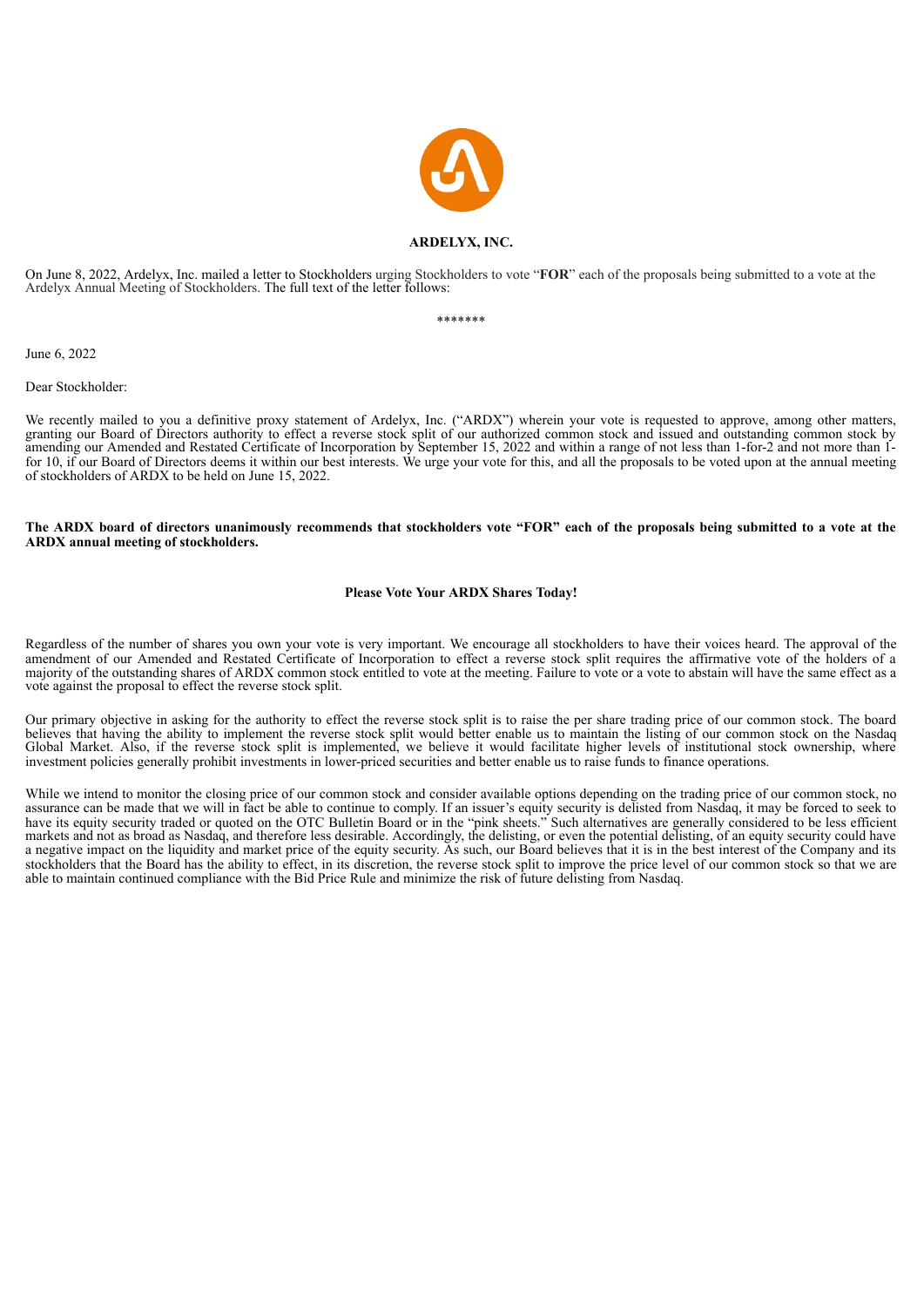There are three ways to vote your shares of ARDX common stock- each only taking a few moments:

- By Telephone Stockholders in the United States can submit their vote by calling the toll-free number indicated on the enclosed vote instruction form; please have your control number located on the enclosed vote instruction form available when calling;
- By Internet Stockholders can submit their vote via internet at *www.proxyvote.com*; please have the control number located on the enclosed vote instruction form available; or
- By Mail Stockholders can vote by mail by signing, dating and returning the enclosed vote instruction form in the postage-paid envelope provided.

To be valid, your vote by telephone or internet must be received by 11:59 p.m. (Eastern Time) on June 14, 2022, the day preceding the annual meeting of stockholders.

If you need assistance in voting your shares or have questions regarding the annual meeting of stockholders, please contact ARDX's proxy solicitor, MacKenzie Partners, Inc., at (800) 322-2885 (toll-free) or (212) 929-5500

We thank you for your continued support of ARDX.

Sincerely, Ardelyx, Inc.

*If you have questions or need assistance in voting your shares, please contact:*



1407 Broadway, 27<sup>th</sup> Floor New York, New York 10018 (212) 929-5500 or **Call Toll-Free (800) 322-2885** Email: proxy@mackenziepartners.com th

\*\*\*\*\*\*\*